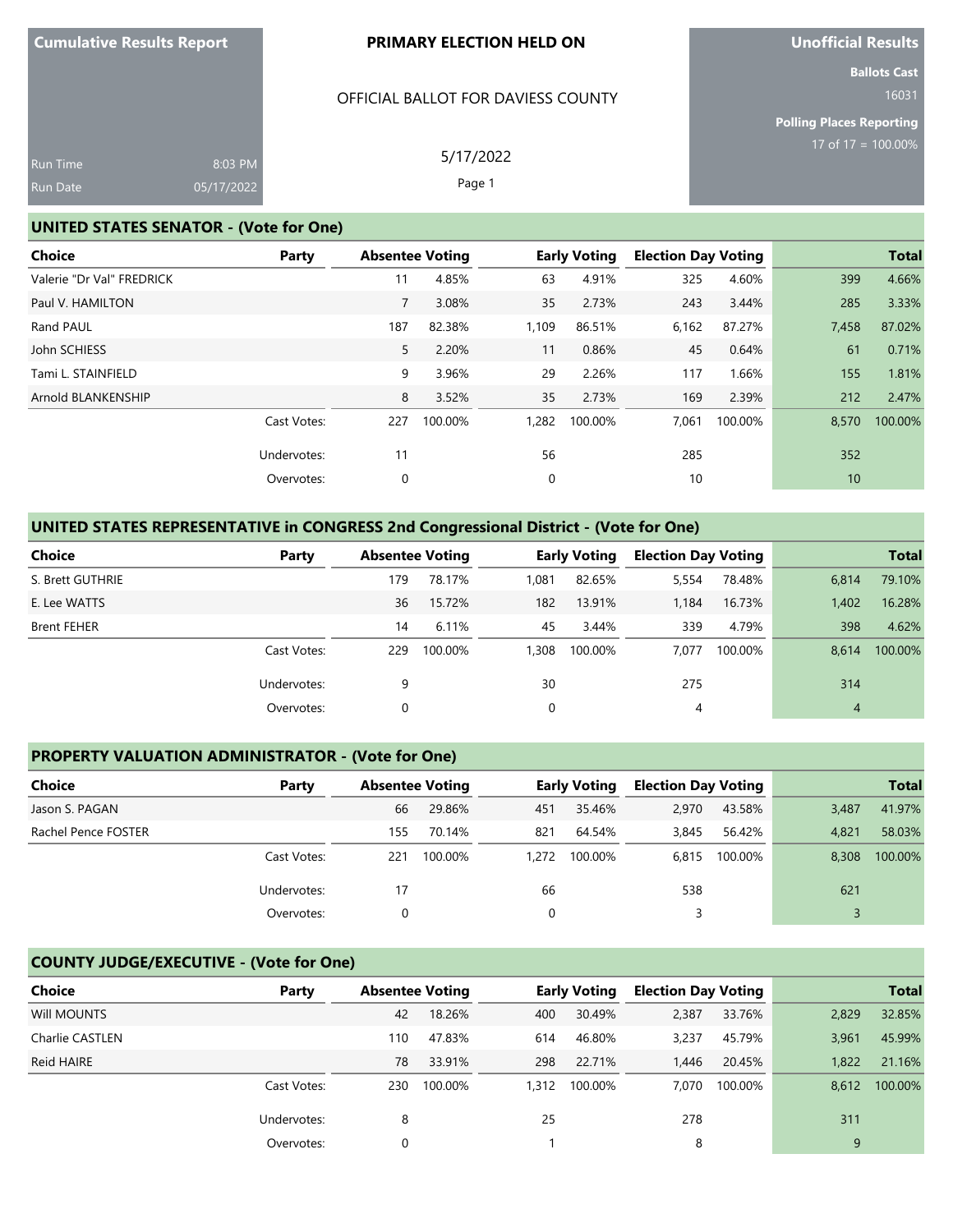#### OFFICIAL BALLOT FOR DAVIESS COUNTY

5/17/2022 Page 2

**Unofficial Results**

**Ballots Cast**

**Polling Places Reporting** 17 of 17 = 100.00%

| <b>Run Time</b> | 8:03 PM    |
|-----------------|------------|
| <b>Run Date</b> | 05/17/2022 |

#### **COUNTY CLERK - (Vote for One)**

| <b>Choice</b>     | Party       | <b>Absentee Voting</b> |         |       | <b>Early Voting</b> | <b>Election Day Voting</b> |         |       | <b>Total</b> |
|-------------------|-------------|------------------------|---------|-------|---------------------|----------------------------|---------|-------|--------------|
| Tonya PAYNE       |             | 93                     | 40.79%  | 608   | 47.10%              | 3,451                      | 49.86%  | 4.152 | 49.19%       |
| Leslie A. McCARTY |             | 135                    | 59.21%  | 683   | 52.90%              | 3.471                      | 50.14%  | 4.289 | 50.81%       |
|                   | Cast Votes: | 228                    | 100.00% | 1.291 | 100.00%             | 6.922                      | 100.00% | 8.441 | 100.00%      |
|                   | Undervotes: | 10                     |         | 47    |                     | 431                        |         | 488   |              |
|                   | Overvotes:  | 0                      |         |       |                     |                            |         |       |              |

#### **SHERIFF - (Vote for One)**

| Choice               | Party       | <b>Absentee Voting</b> |         |       | <b>Early Voting</b> | <b>Election Day Voting</b> |         |       | <b>Total</b> |
|----------------------|-------------|------------------------|---------|-------|---------------------|----------------------------|---------|-------|--------------|
| <b>Brad YOUNGMAN</b> |             | 105                    | 45.06%  | 632   | 48.10%              | 3,894                      | 54.62%  | 4,631 | 53.38%       |
| Barry G. SMITH       |             | 128                    | 54.94%  | 682   | 51.90%              | 3,235                      | 45.38%  | 4.045 | 46.62%       |
|                      | Cast Votes: | 233                    | 100.00% | 1.314 | 100.00%             | 7.129                      | 100.00% | 8.676 | 100.00%      |
|                      | Undervotes: |                        |         | 24    |                     | 225                        |         | 254   |              |
|                      | Overvotes:  |                        |         | 0     |                     |                            |         |       |              |

### **COUNTY COMMISSIONERS Western District - (Vote for One)**

| <b>Total</b> |
|--------------|
| 5.81%        |
| 7.39%        |
| 15.24%       |
| 33.52%       |
| 38.03%       |
| 100.00%      |
|              |
|              |
|              |

# **COUNTY COMMISSIONERS Central District - (Vote for One)**

| <b>Choice</b>       | Party       | <b>Absentee Voting</b> |         |       | <b>Early Voting</b> | <b>Election Day Voting</b> |         |       | <b>Total</b> |
|---------------------|-------------|------------------------|---------|-------|---------------------|----------------------------|---------|-------|--------------|
| Andy GAMBLIN        |             | 4                      | 1.81%   | 42    | 3.38%               | 293                        | 4.43%   | 339   | 4.19%        |
| Darrin AUTRY        |             | 22                     | 9.95%   | 62    | 4.99%               | 432                        | 6.52%   | 516   | 6.38%        |
| Michael Norman KING |             | 44                     | 19.91%  | 319   | 25.66%              | 1,623                      | 24.51%  | 1,986 | 24.56%       |
| Larry CONDER        |             | 114                    | 51.58%  | 623   | 50.12%              | 2,828                      | 42.71%  | 3,565 | 44.09%       |
| Jason A. JACKSON    |             | 5                      | 2.26%   | 27    | 2.17%               | 281                        | 4.24%   | 313   | 3.87%        |
| Dianne Burns MACKEY |             | 32                     | 14.48%  | 170   | 13.68%              | 1.164                      | 17.58%  | 1,366 | 16.90%       |
|                     | Cast Votes: | 221                    | 100.00% | 1.243 | 100.00%             | 6,621                      | 100.00% | 8,085 | 100.00%      |
|                     | Undervotes: | 17                     |         | 95    |                     | 726                        |         | 838   |              |
|                     | Overvotes:  | 0                      |         | 0     |                     | 9                          |         | 9     |              |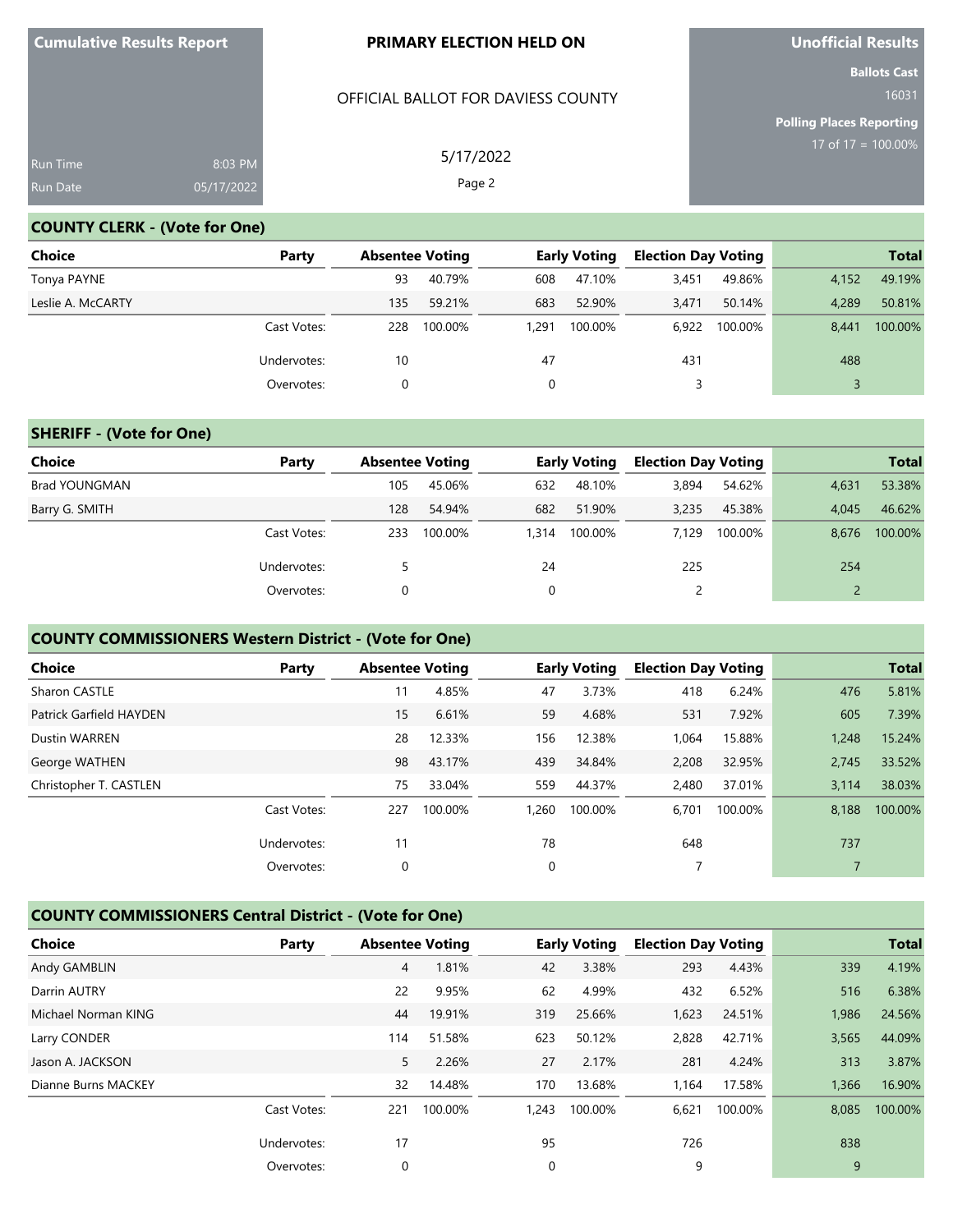#### OFFICIAL BALLOT FOR DAVIESS COUNTY

# **Unofficial Results**

**Ballots Cast** 16031

**Polling Places Reporting**

| Run Time<br><b>Run Date</b> | 8:03 PM<br>05/17/2022 | 5/17/2022<br>Page 3 | 17 of $17 = 100$ |
|-----------------------------|-----------------------|---------------------|------------------|
|                             |                       |                     |                  |

## **COUNTY COMMISSIONERS Eastern District - (Vote for One)**

| <b>Choice</b><br>Party |     | <b>Absentee Voting</b> |       | <b>Early Voting</b> | <b>Election Day Voting</b> |         |       | <b>Total</b> |
|------------------------|-----|------------------------|-------|---------------------|----------------------------|---------|-------|--------------|
| Matt FITZGERALD        | 60  | 27.27%                 | 385   | 30.63%              | 1,837                      | 27.04%  | 2,282 | 27.59%       |
| Mark IRBY              | 51  | 23.18%                 | 213   | 16.95%              | 1,154                      | 16.99%  | 1,418 | 17.14%       |
| Janie MARKSBERRY       | 84  | 38.18%                 | 431   | 34.29%              | 2.412                      | 35.50%  | 2,927 | 35.39%       |
| Jimmie D. SAPP         | 25  | 11.36%                 | 228   | 18.14%              | 1,391                      | 20.47%  | 1.644 | 19.88%       |
| Cast Votes:            | 220 | 100.00%                | 1.257 | 100.00%             | 6.794                      | 100.00% | 8.271 | 100.00%      |
| Undervotes:            | 18  |                        | 81    |                     | 553                        |         | 652   |              |
| Overvotes:             | 0   |                        | 0     |                     | 9                          |         | 9     |              |

# **JUSTICE of the PEACE West Magisterial District - (Vote for One)**

| Choice             | Party       |    | <b>Absentee Voting</b> |     | <b>Early Voting</b> | <b>Election Day Voting</b> |         |       | <b>Total</b> |
|--------------------|-------------|----|------------------------|-----|---------------------|----------------------------|---------|-------|--------------|
| Cathy KRAMER       |             | 35 | 59.32%                 | 122 | 39.23%              | 653                        | 37.46%  | 810   | 38.33%       |
| Charles R. McCARTY |             | 24 | 40.68%                 | 189 | 60.77%              | 1.090                      | 62.54%  | 1.303 | 61.67%       |
|                    | Cast Votes: | 59 | 100.00%                | 311 | 100.00%             | .743                       | 100.00% | 2.113 | 100.00%      |
|                    | Undervotes: | 16 |                        | 70  |                     | 367                        |         | 453   |              |
|                    | Overvotes:  | 0  |                        | 0   |                     |                            |         |       |              |

# **UNITED STATES SENATOR - (Vote for One)**

| <b>Choice</b>             | Party       | <b>Absentee Voting</b> |         |     | <b>Early Voting</b> | <b>Election Day Voting</b> |         |       | <b>Total</b> |
|---------------------------|-------------|------------------------|---------|-----|---------------------|----------------------------|---------|-------|--------------|
| Charles BOOKER            |             | 214                    | 75.35%  | 756 | 78.42%              | 3,475                      | 72.02%  | 4,445 | 73.19%       |
| Ruth GAO                  |             | 24                     | 8.45%   | 62  | 6.43%               | 361                        | 7.48%   | 447   | 7.36%        |
| John MERRILL              |             | 30                     | 10.56%  | 80  | 8.30%               | 534                        | 11.07%  | 644   | 10.60%       |
| Joshua Wesley BLANTON SR. |             | 16                     | 5.63%   | 66  | 6.85%               | 455                        | 9.43%   | 537   | 8.84%        |
|                           | Cast Votes: | 284                    | 100.00% | 964 | 100.00%             | 4,825                      | 100.00% | 6,073 | 100.00%      |
|                           | Undervotes: | 11                     |         | 86  |                     | 514                        |         | 611   |              |
|                           | Overvotes:  | 0                      |         | 0   |                     |                            |         |       |              |

# **UNITED STATES REPRESENTATIVE in CONGRESS 2nd Congressional District - (Vote for One)**

| Choice                 | Party       | <b>Absentee Voting</b> |         | Early Voting |         | <b>Election Day Voting</b> |         | <b>Total</b> |         |
|------------------------|-------------|------------------------|---------|--------------|---------|----------------------------|---------|--------------|---------|
| Hank LINDERMAN         |             | 185                    | 68.52%  | 600          | 67.49%  | 2,822                      | 61.25%  | 3,607        | 62.56%  |
| William Dakota COMPTON |             | 85                     | 31.48%  | 289          | 32.51%  | 1.785                      | 38.75%  | 2.159        | 37.44%  |
|                        | Cast Votes: | 270                    | 100.00% | 889          | 100.00% | 4.607                      | 100.00% | 5.766        | 100.00% |
|                        | Undervotes: | 25                     |         | 161          |         | 732                        |         | 918          |         |
|                        | Overvotes:  |                        |         |              |         |                            |         |              |         |